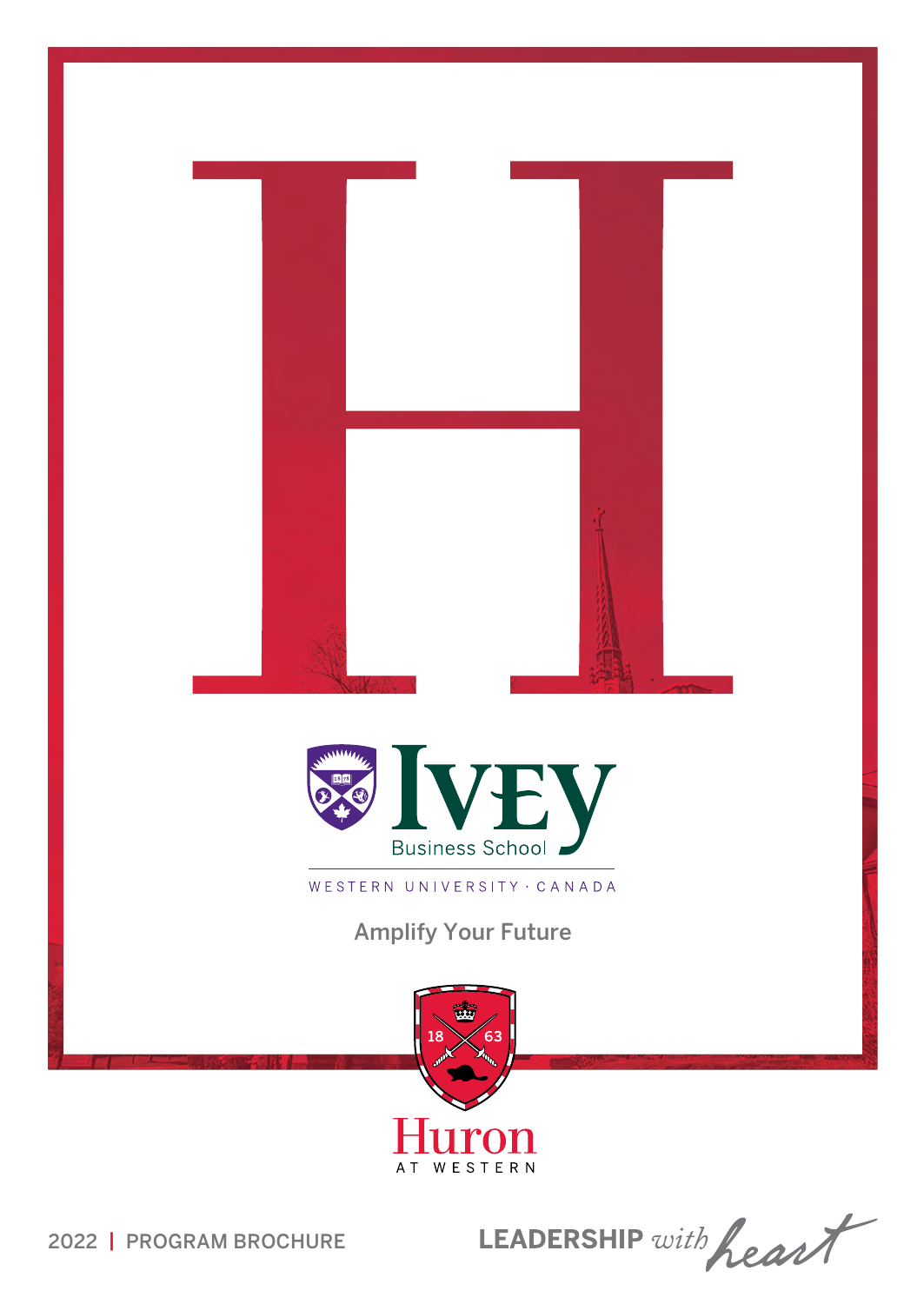# လ<br>၁ E COUNTLESS ATE OPPORTUNITIES **BY STUDYING AT HURON & IVEY**

### **THE IVEY BUSINESS SCHOOL AT WESTERN IS CANADA'S FIRST AND MOST PRESTIGIOUS BUSINESS SCHOOL.**

Because of our small classes, one-on-one faculty mentorship, and opportunities to build leadership skills through internships, volunteering, community-based learning and travel study, Huron students can keep their grades high and build impressive extracurricular portfolios — both of which are vital to acceptance at Ivey.

Complete your first two years at Huron and apply to Ivey's Honours Business Administration (HBA) program. Students can also apply for Advanced Entry Opportunity (AEO) conditional, preadmission status to the HBA Program from secondary school.

**COMBINED DEGREES:** Huron students can also opt to pursue a five-year combined degree program, incorporating an Ivey HBA with any Honours BA degree.

# **65% of Huron grads hold senior-level contains in their organizations positions in their organizations**



*"Huron offers exceptional extracurricular opportunities that contribute to a competitive resume and successful Ivey application. Our university's personalized approach to learning and development prepares you to excel in challenging educational and professional environments. More than that, Huron's emphasis on Leadership with Heart will distinguish you as a business leader who recognizes the value of corporate social responsibility and has the know-how to make that a priority."*

### **JASH KALYANI** | YEAR 1

**Studied Political Science at Huron HBA Candidate 2020 Dubai, United Arab Emirates**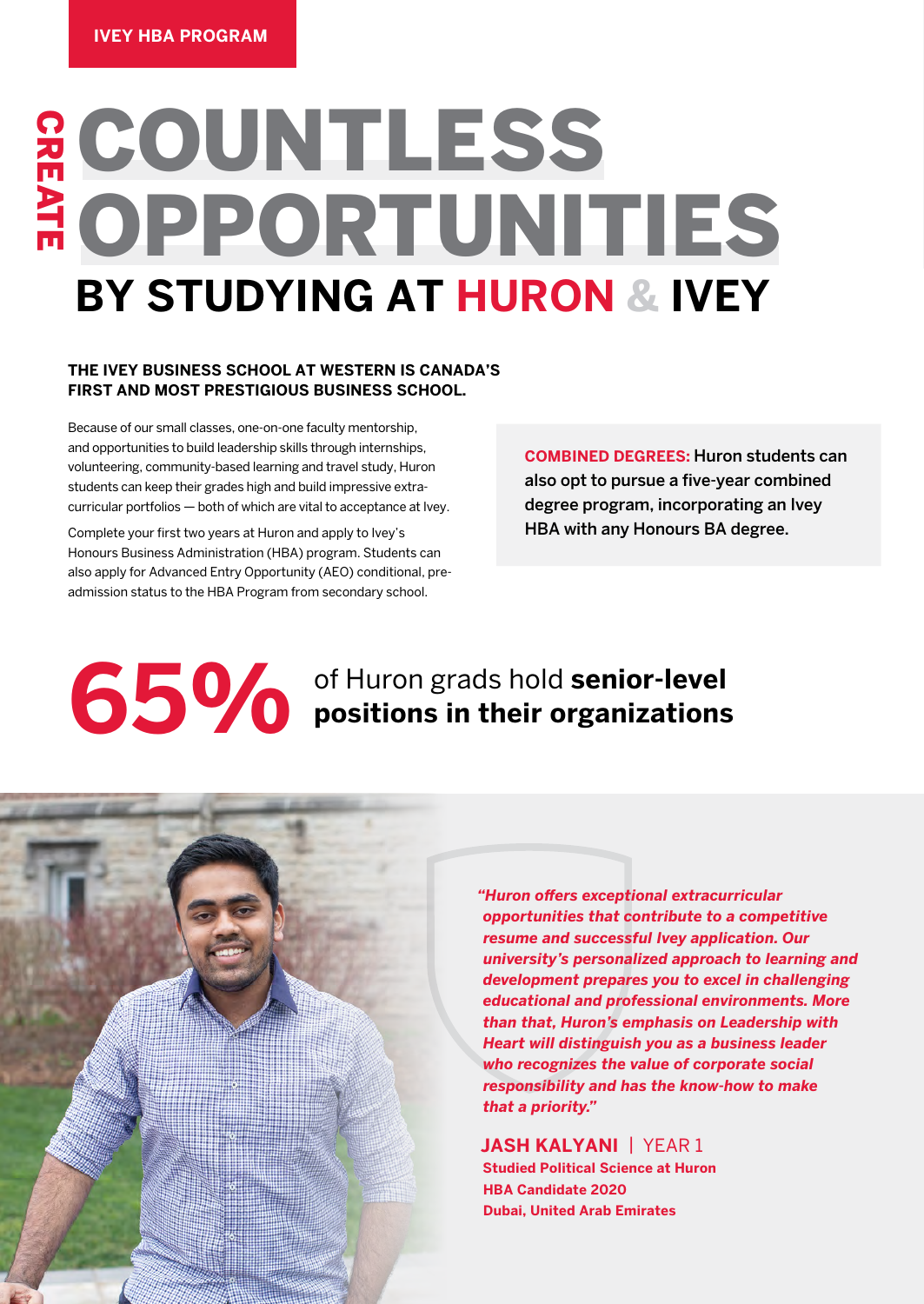# **WHAT DO** HURON & IVEY **GRADS DO?**

**Our grads have almost unlimited options for graduate study, employment and public service. Recent graduates are building careers in:**

- Finance
- Banking
- **Consulting**
- Accounting
- Information Technology
- Telecommunications/ Communications
- Wholesale/Retail
- Real Estate
- **Law**
- Marketing/PR/Advertising
- **Hospitality Management**
- Biotech/Healthcare/Pharma
- Education
- **Manufacturing**

## ABOUT IVEY BUSINESS SCHOOL

**Ivey has been developing top business leaders for more than 95 years. Students come to this esteemed institute from over 47 different birth countries.**



Ivey uses a case-method style of learning. Instead of listening to lectures and taking notes, you dive into real issues, make and defend real decisions, feel the pressure and take action. It is a true simulation of the realities of business.

Your learning continues beyond the classroom with case competitions, creativity challenges, consulting with real clients and developing new ventures. Your experience in working with teams in the community is just as important to your education as what you learn in class.

# **THE**  HURON & IVEY **CONNECTION**

#### **There are obvious advantages for Huron students who apply to the Ivey HBA Program.**

#### YOU'RE ALREADY HERE

Huron students are already living in London, ON and are comfortable with Western's campus, facilities, courses and services. The two campuses are side-by-side and Huron students are part of Western.

This means, you won't be moving to a new city and finding your way around an unfamiliar campus in third year. It's a seamless transition for Huron students.

#### PERSONALIZED SUPPORT & PARTICIPATION

Huron students enjoy average class sizes of 33, with a 1:13 professor-to-student ratio. With these numbers, our professors can provide personalized attention and one-on-one support which is vital to maintaining Ivey's required 80% average during first and second year.

#### REACH BEYOND THE CLASSROOM

Ivey looks for demonstrated leadership in extracurricular activities, community involvement and/or work experience, as well as strong academic performance. Huron's tight-knit community makes it easy to get involved and build up those credentials.

The opportunities Huron offers for undergraduate students in research, volunteerism, community-based learning, internships, travel study and community engagement help you build a strong portfolio of "beyond the classroom" achievements to support your application to Ivey.

of those seeking **received a job offer by December 31st 2020,**  based on 95% reporting rate

# **93% \$79,191**

**Average salary** (included base, signing bonus and other guaranteed compensation)

*\*2020 Ivey HBA graduating class*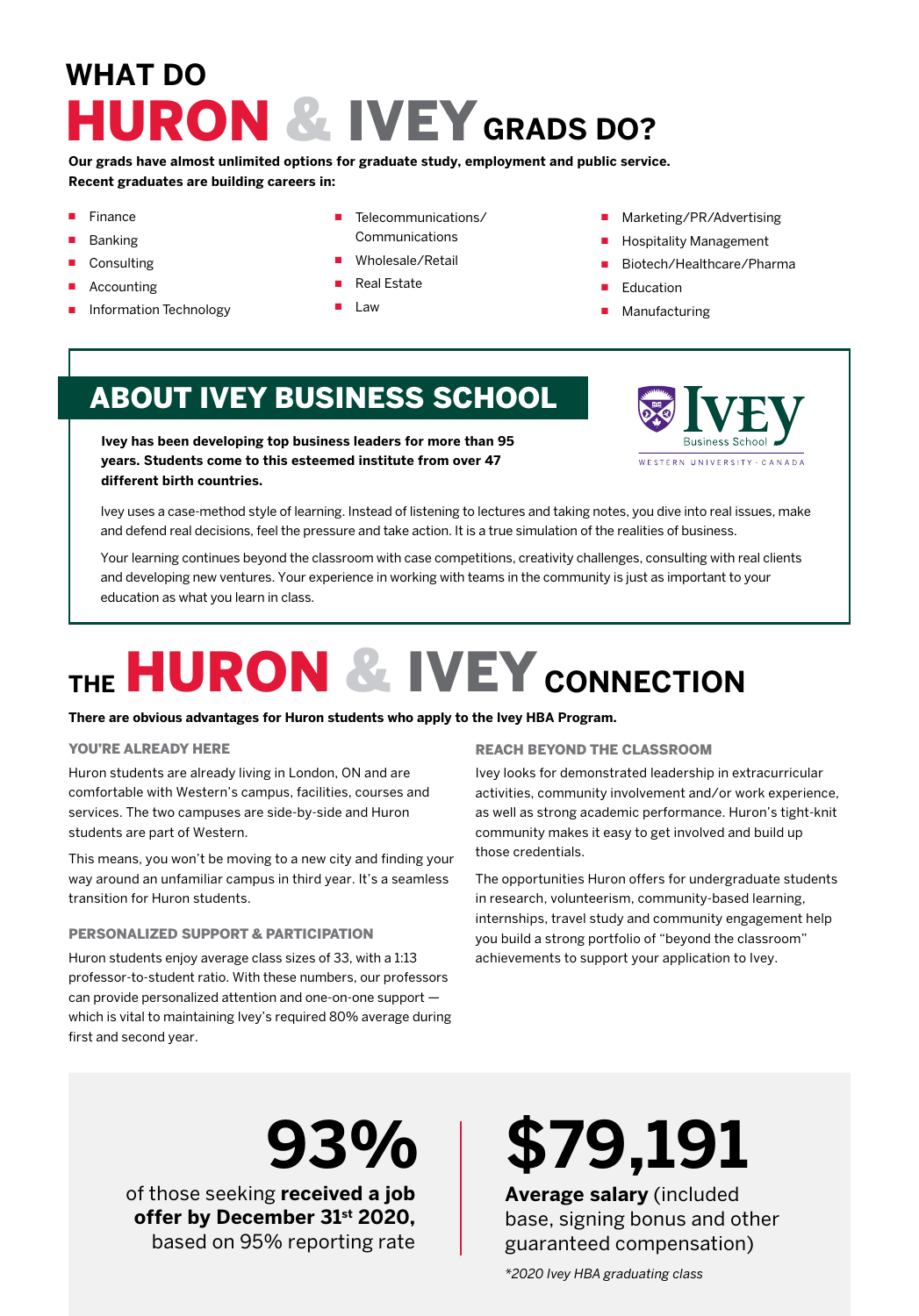

*"I am so thankful I went the Huron-to-Ivey route, studying political science at Huron and then transitioning to Ivey to graduate with my HBA. Huron was the perfect beginning to my university education. The small class sizes were great because they enabled my professors to really get to know me. Plus, from the classes I took through to the diverse young leaders who go to Huron, I was able to take a global perspective with me to Ivey and into my entrepreneurial endeavours. The Huron culture was one of positivity and striving to do the right thing, which are values that stick with our students long after graduation."*

**NATALIE WHITE '17** Studied French & Political Science at Huron HBA '17 Owner of Cafézia Coffee London, Ontario



**HARVARD BUSINESS SCHOOL** 

## HURON & HARVARD

Huron is the only university in Ontario that partners with Harvard. This three-course online program, delivered by Harvard Business School, is designed to instill a deep understanding of essential business concepts and problem-solving skills. Huron students have guaranteed access and full funding opportunities.

**[huronatwestern.ca/harvard-online](http://huronatwestern.ca/harvard-online)**

| OBS |
|-----|
|     |
|     |
|     |

### **CAREER MANAGEMENT**

Huron and Ivey each provide a wealth of resources to help you explore career options, choose a personalized career plan and develop a job search strategy to get you there. Career readiness is a part of the curriculum from day one.

# **40+**

**Ivey HBA exchange partners** in Europe, Asia and Latin America



### of students **accepted a full-time offer from their previous summer employer**

*\*'20 Ivey HBA graduating class*

## YOUR HURON & IVEY PROGRAM ROADMAP

## Years 1 & 2

Begin your undergraduate degree exploring your academic interests and finding new ones. In your first two years, you can study in any faculty at Huron.

### Year 3

Your first year in the Ivey HBA Program is typically your third year of university. You'll work with your classmates, in an interactive classroom with a dedicated faculty team to learn the essentials of what every good manager needs to know and be able to do.



A wide range of elective courses allows you to design a personalized program of study to round out your business management education and complement your career objectives. If you pursue a combined degree, you'll have courses at both Ivey and Huron.

## **Year 5 Combined Degrees (optional)**

When you pursue a combined degree, you'll have courses at both Huron and Ivey, and you will graduate with both an HBA and an Honours BA from Huron, in the discipline of your choice.

## INTERNATIONAL OPPORTUNITIES WITH IVEY

**You can experience an exchange at a top business school in Asia, Europe or Latin America, take part in a study tour or get involved in a student leadership project abroad.**

ONE EXAMPLE OF A STUDY TRIP OPPORTUNITY INCLUDES:

Service Learning in Africa encourages students to further develop their interest in supporting social progress in a developing country by fostering knowledge about the business context of Africa while creating an international service learning experience.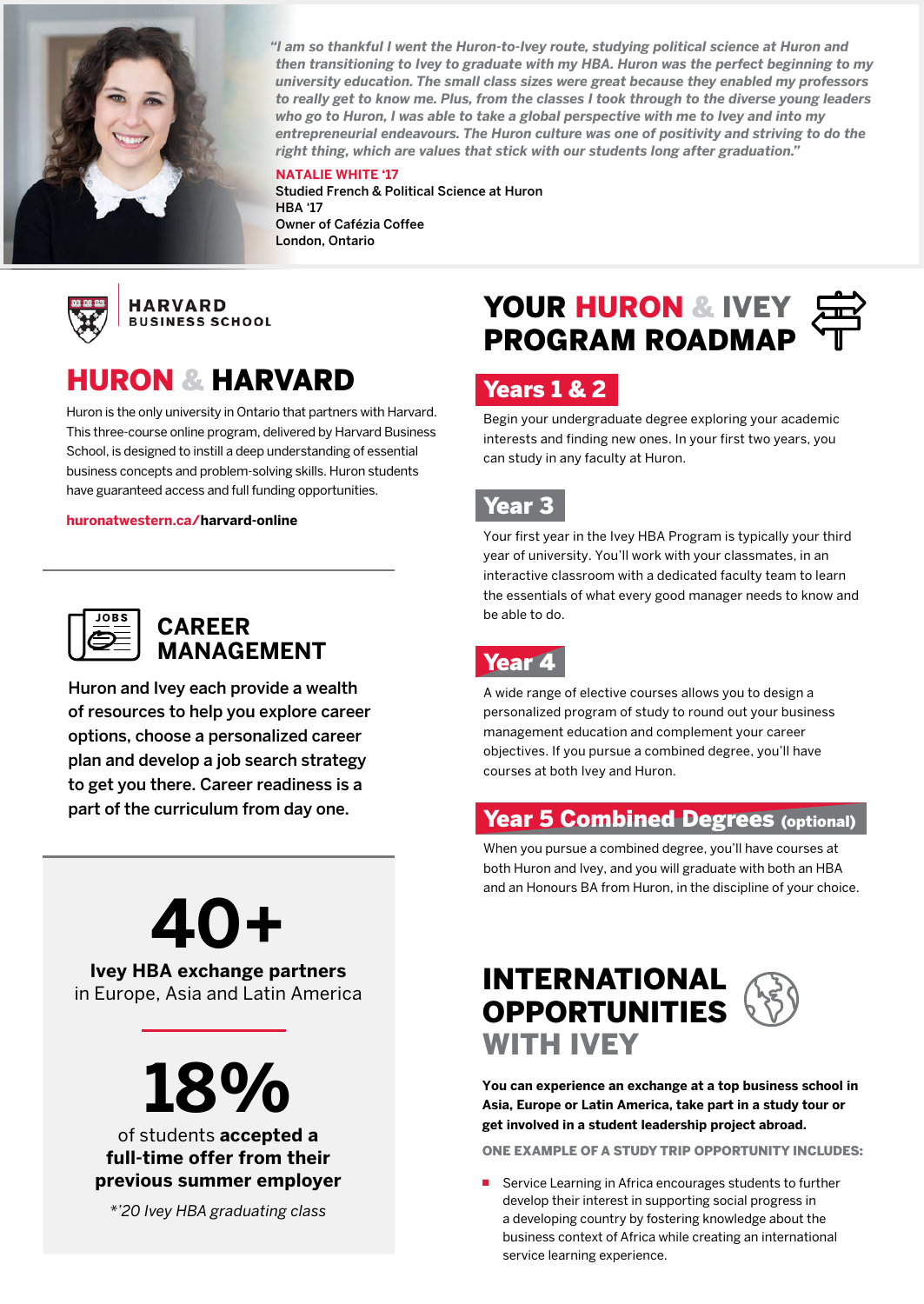## RELATED AREAS OF STUDY

**You can pursue a combined Huron and Ivey degree in any area of study, including:** 

- English & Cultural Studies
- Economics
- Globalization Studies
- **Global Culture Studies**
- Global Development Studies
- Global Gender Studies
- Global Rights Studies
- **Global Health Studies**
- French Language & Literature
- **History**
- **Philosophy**
- Philosophy, Reasoning & Ethics
- Political Science
- Psychology

## SAMPLE HBA COURSES:

- Leading People and **Organizations**
- Decision-making with Analytics
- Learning Through Action
- Business, Government and Globalization
- Managing Energy, Resources and the Natural Environment
- Reputation Management
- New Venture Creation
- Leading Family Firms
- Start-up: Tricky Issues, Hustle and Grit
- Sports and Entertainment Analytics

## **EARN & LEAN**

Huron will connect you with paid internships and volunteer positions to help you build valuable experience.

# **HOW TO** APPLY

## **FOR** SECONDARY SCHOOL STUDENTS

**Advanced Entry Opportunity (AEO) status extends conditional, pre-admission status to the HBA Program to exceptional high school students.**

- **1.** Apply for admission to Huron through the Ontario Universities' Application Centre (OUAC) at **www.ouac.on.ca**.
- **2.** Choose any academic program or module at Huron for your first two years of university study.
- **3.** Complete an Ivey AEO Application form at **ivey.ca/hba**. *(Achieving Ivey AEO status is a separate decision and notification process from your admission to Huron.)*

If accepted to AEO, this means you can automatically enter the HBA in third year, as long as you keep an overall average of at least 80% in 10 full courses. Other requirements apply.

#### **Ivey AEO application deadline: Thursday, January 13, 2022 (4:00 pm EST)**

## **FOR** HURON STUDENTS IN YEAR 2

**Huron students can apply directly to the Ivey HBA during their second year (or higher) of full-time university study. You must:**

- Maintain a full course load over two years
- Complete a secondary school mathematics course
- Complete Business Administration 2257 course or equivalent at Huron

#### **Apply for admission at [ivey.ca/hba](http://ivey.ca/hba)**.

**Application deadline: Friday, January 28, 2022 (4:00 pm EST)**